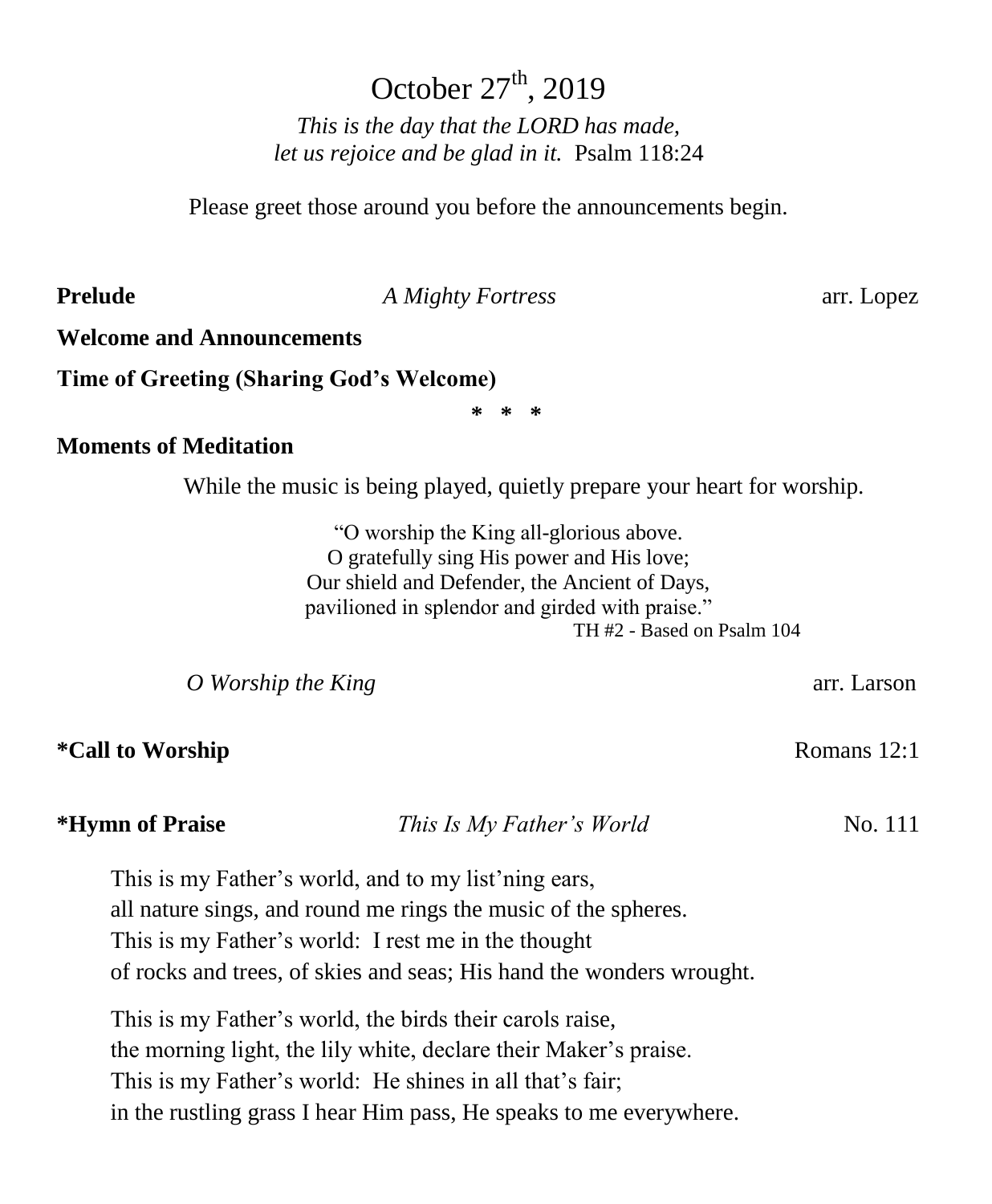This is my Father's world, O let me ne'er forget that though the wrong seems oft so strong, God is the Ruler yet. This is my Father's world: the battle is not done; Jesus who died shall be satisfied, and earth and heav'n be one.

## **\*Prayer of Invocation**

**Scripture Reading**  $\alpha$  and  $\alpha$  and  $\alpha$  and  $\alpha$  and  $\alpha$  and  $\alpha$  and  $\alpha$  and  $\alpha$  and  $\alpha$  and  $\alpha$  and  $\alpha$  and  $\alpha$  and  $\alpha$  and  $\alpha$  and  $\alpha$  and  $\alpha$  and  $\alpha$  and  $\alpha$  and  $\alpha$  and  $\alpha$  and  $\alpha$  and  $\alpha$  and  $\alpha$ Pew Bible Page 1721

## **Prayer of Confession**

Our Father who art in heaven, hallowed be Thy name. Thy kingdom come, Thy will be done, on earth as it is in heaven. Give us this day our daily bread, and forgive us our debts, as we forgive our debtors. And lead us not into temptation but deliver us from evil. For thine is the kingdom, and the power, and the glory forever. Amen.

### **Assurance of Pardoning Grace** Romans 12:2

**<sup>2</sup>** Do not be conformed to this world, but be transformed by the renewal of your mind, that by testing you may discern what is the will of God, what is good and acceptable and perfect.

**\*Hymn of Thanksgiving** *O for a Thousand Tongues to Sing* No. 164

O for a thousand tongues to sing my great Redeemer's praise, the glories of my God and King, the triumphs of His grace.

My gracious Master and my God assist me to proclaim, to spread through all the earth abroad the honors of Thy name.

Jesus, the name that charms our fears, that bids our sorrows cease; 'tis music in the sinner's ears, 'tis life and health and peace.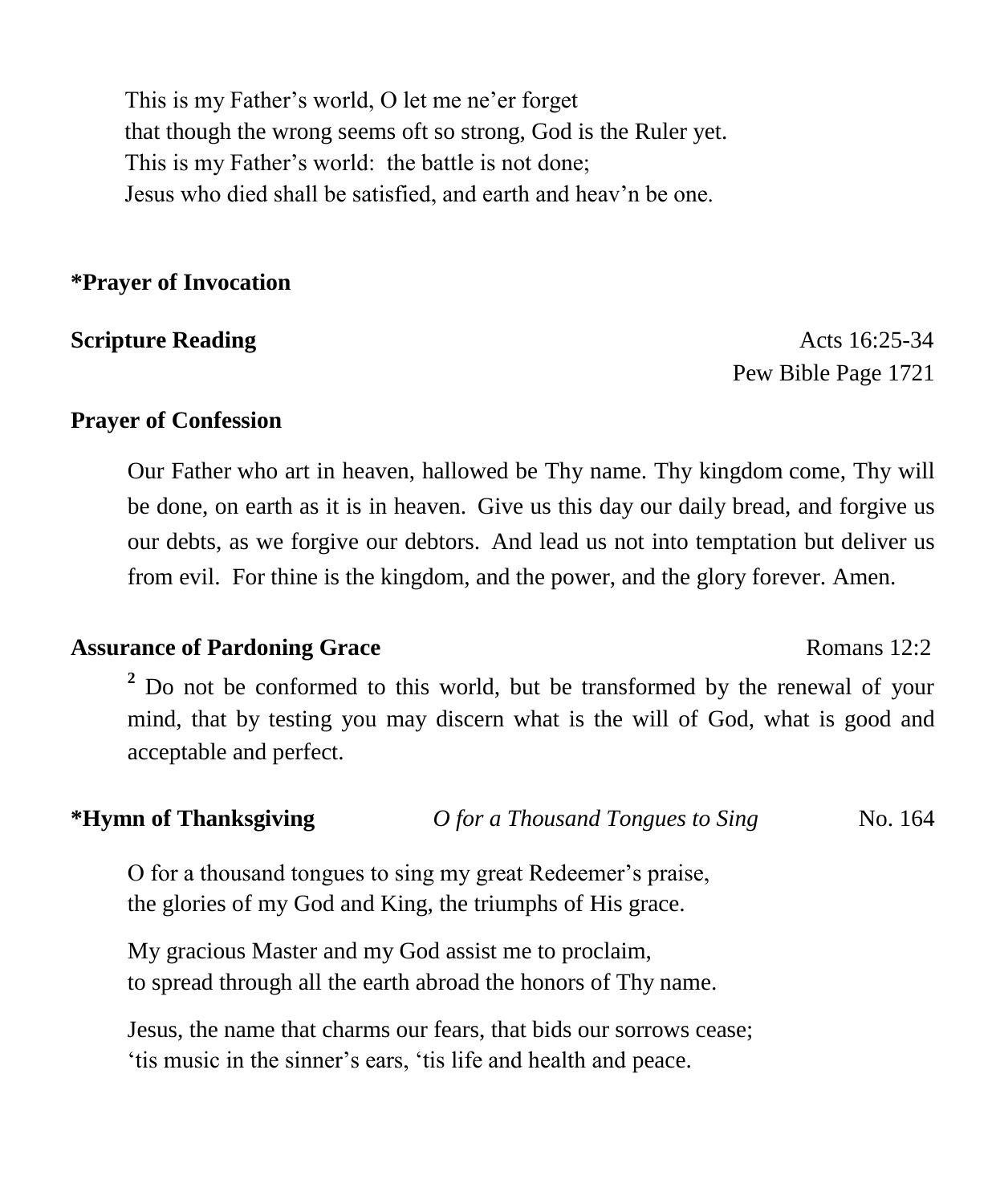He breaks the pow'r of reigning sin, He sets the pris'ner free; His blood can make the foulest clean, His blood availed for me.

He speaks and, list'ning to His voice, new life the dead receive; the mournful, broken hearts rejoice; the humble poor believe.

Hear Him, ye deaf; His praise, ye dumb, your loosen'd tongues employ; ye blind, behold your Savior come; and leap, ye lame, for joy.

## **New City Catechism Question # 32**

### **What do justification and sanctification mean?**

Justification means our declared righteousness before God, made possible by Christ's death and resurrection for us. Sanctification means our gradual, growing righteousness, made possible by the Spirit's work in us.

## **Prayer of Intercession**

| <b>Tithes and Offering</b>                      | For the Beauty of the Earth | arr. Chung |  |
|-------------------------------------------------|-----------------------------|------------|--|
| <i><b>*Hymn of Preparation</b></i>              | My Jesus, I Love Thee       | No. 648    |  |
| My Jesus, I love Thee, I know Thou art mine;    |                             |            |  |
| for Thee all the follies of sin I resign.       |                             |            |  |
| My gracious Redeemer, my Savior art Thou;       |                             |            |  |
| if ever I loved Thee, my Jesus, 'tis now.       |                             |            |  |
| I love Thee because Thou has first loved me,    |                             |            |  |
| and purchased my pardon on Calvary's tree.      |                             |            |  |
| I love Thee for wearing the thorns on Thy brow; |                             |            |  |
| if ever I loved Thee, my Jesus, 'tis now.       |                             |            |  |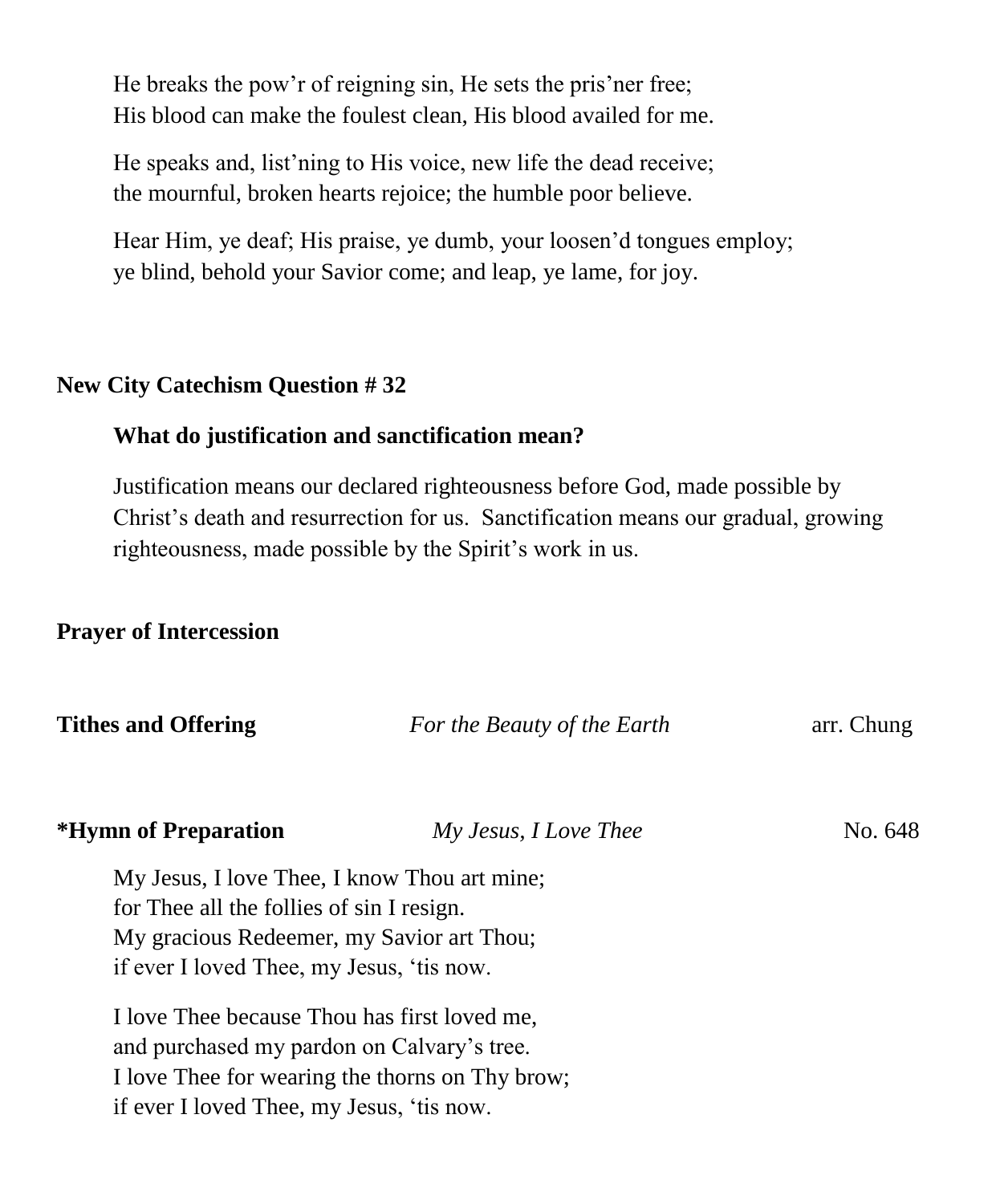I'll love Thee in life, I will love Thee in death; and praise Thee as long as Thou lendest me breath; and say, when the death-dew lies cold on my brow; if ever I loved Thee, my Jesus, 'tis now.

In mansions of glory and endless delight, I'll ever adore Thee in heaven so bright; I'll sing with the glittering crown on my brow: if ever I loved Thee, my Jesus, 'tis now.

**Sermon** Shoulder to Shoulder: Gospel Partnership in Philippi Philippians 2:12-18 Pew Bible Page 1827 Outline:

1. The Importance of Sanctification

2. The Impetus of Sanctification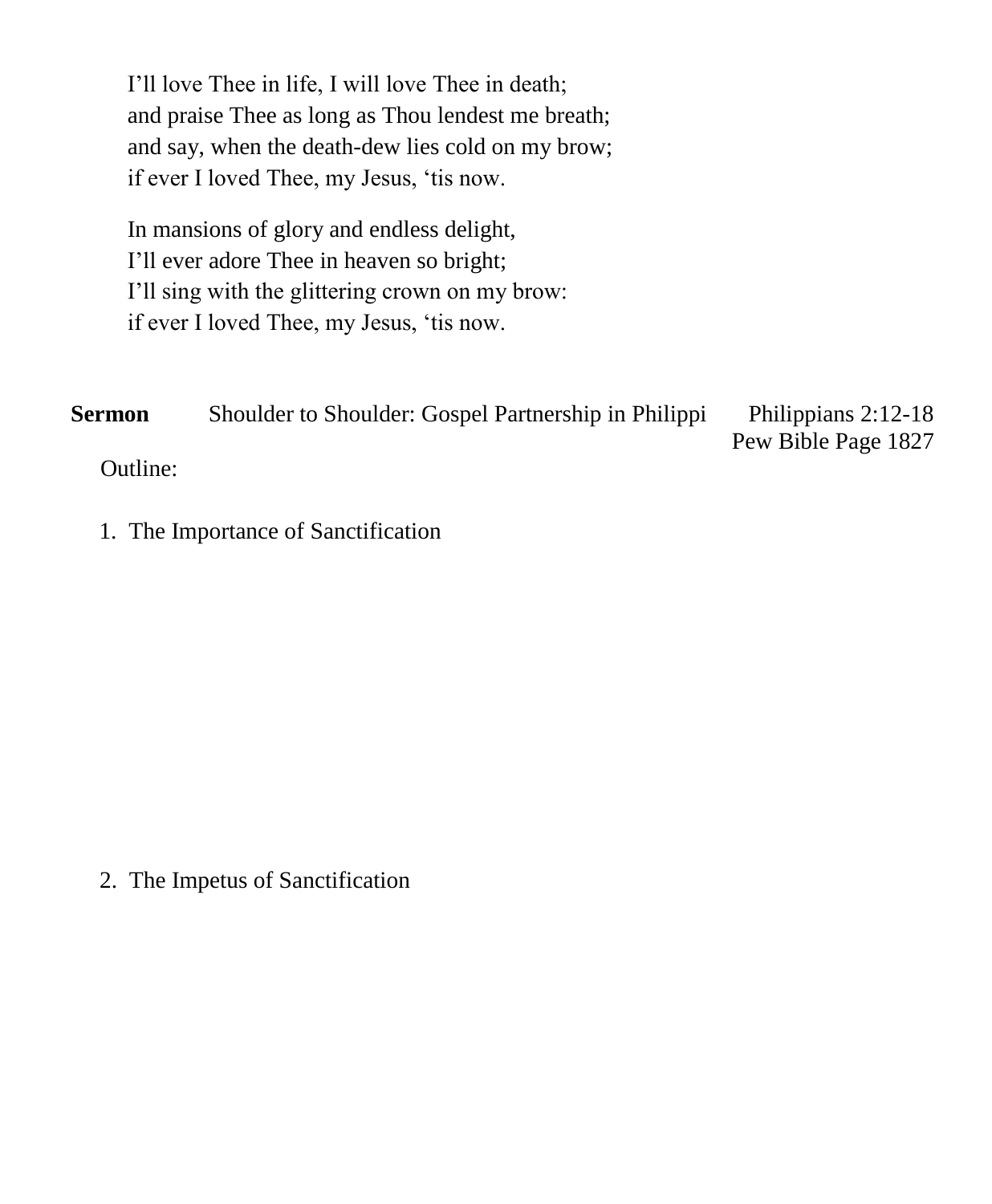# 3. The Joy of Sanctification

Questions for Further Reflection:

- 1. What is the difference between justification and sanctification?
- 2. What can happen if we get the two mixed up?
- 3. If you are a Christian, God is at work in you, enabling you to work out your salvation. Discuss this point in the light of the works he has planned for you to do, and the obstacles you may have to overcome, including trials and temptations.
- 4. You know a Christian who often grumbles. How would you use this passage to help him or her to make some changes in behavior?

Questions from last week (Phil 1:27-2:11)

- 1. How do you tend to view the church? What other terms does the Bible use to describe the church? Read Revelation 19:7-9; 1 Peter 2:4-5; Rom 12:4-5. What do these analogies tell us about our role in the church?
- 2. Read Genesis 3:8-12. How do you see Adam in your own dealings with yourself and with others? Do you tend to blame others for your own sin? What does this say about us?
- 3. What does it mean to claim an "alien righteousness"? How does this free us to perform good works? Think about this specifically as it relates to your motives…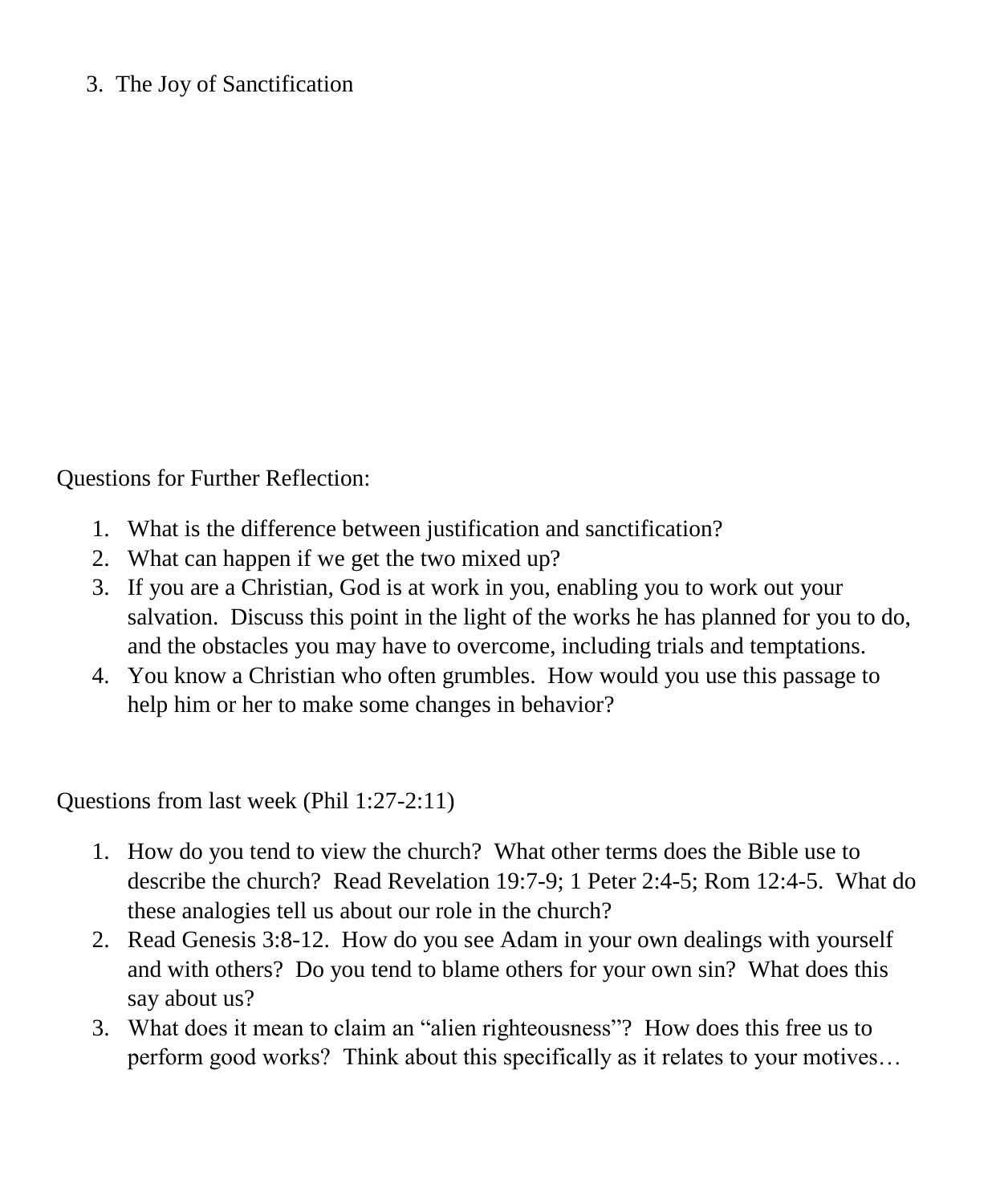### *\*Hymn of Response Rock of Ages, Cleft for Me* No. 499

Rock of Ages, cleft for me, let me hide myself in Thee; let the water and the blood, from Thy riven side which flowed, be of sin the double cure, cleanse me from its guilt and pow'r.

Not the labors of my hands can fulfil Thy law's demands; could my zeal no respite know, could my tears forever flow, all for sin could not atone; Thou must save, and Thou alone.

Nothing in my hand I bring, simply to Thy cross I cling; naked, come to Thee for dress; helpless, look to Thee for grace; foul, I to the Fountain fly; wash me, Savior, or I die.

While I draw this fleeting breath, when mine eyelids close in death, when I soar to worlds unknown, see Thee on Thy judgment throne, Rock of Ages, cleft for me, let me hide myself in Thee.

### **\*Benediction**

# **\*Gloria Patri** No. 735

Glory be to the Father, and to the Son, and to the Holy Ghost; as it was in the beginning, is now, and ever shall be, world without end. Amen, amen.

| <i>*Postlude</i> | All Creatures of Our God and King     | arr. Berry |
|------------------|---------------------------------------|------------|
|                  | * Congregation: Please stand as able. |            |

**\* \* \* \* \* \* \* \***

| <b>Piano</b>               | <b>Sandy DeGroot</b>     |
|----------------------------|--------------------------|
| <b>Scripture Reading</b>   | Alice Lindborg           |
| <b>Intercessory Prayer</b> | Pastor Andrew Gretzinger |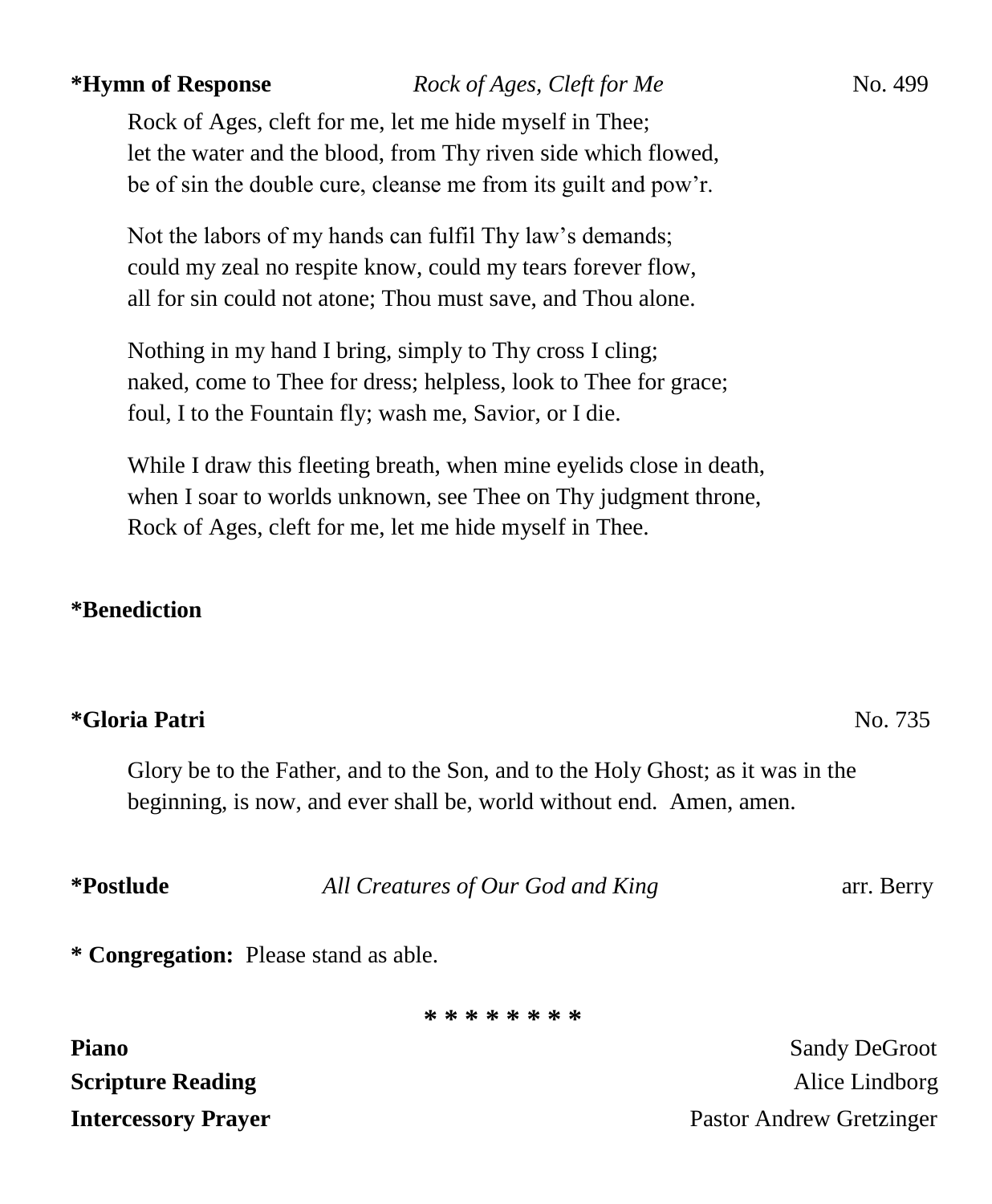# **Serving the Lord**

|                   | 10/27               | 11/03          | 11/10       |
|-------------------|---------------------|----------------|-------------|
|                   | F. Armstrong,       | C. Tuitman,    | L. Hrivnak, |
| <b>AM Nursery</b> | Cordie A.           | Alanna T.      | Krystal T.  |
| Greeters          | Trujillo            | Hale/Grass     | Lanenga     |
| <b>Treats</b>     | Lauer               | <b>Hrivnak</b> | O'Neal      |
| Serve/Cleanup     | Lauer               | <b>Hrivnak</b> | O'Neal      |
| Audio             | <b>B.</b> Armstrong | B. Schoon      | J. Martin   |
| Elder of the Week | A. Gretzinger       | <b>Hrivnak</b> | Stoltzfus   |

# **Weekly Calendar**

| <b>DATE</b>        | <b>TIME</b>                                | <b>EVENT</b>                                                                                                                |
|--------------------|--------------------------------------------|-----------------------------------------------------------------------------------------------------------------------------|
| <b>SUN 10/27</b>   | 9:00 AM<br>9:15 AM<br>10:30 AM             | <b>Opening Exercises</b><br><b>Sunday School Classes</b><br><b>Worship Service</b>                                          |
| <b>WED 10/30</b>   | 9:30 AM                                    | Women's Bible Study                                                                                                         |
| <b>THURS 10/31</b> | 11:30 AM                                   | Brunch at Viking Chili Bowl                                                                                                 |
| <b>SAT 11/02</b>   | 8:00 AM<br>5:00 PM                         | Men's Bible Study<br>Youth Bible Study                                                                                      |
| <b>SUN 11/03</b>   | 9:00 AM<br>9:15 AM<br>10:30 AM<br>12:30 PM | <b>Opening Exercises</b><br><b>Sunday School Classes</b><br>Worship Service & The Lord's Supper<br><b>Schoon Care Group</b> |

# **Important Upcoming Events**

**SUN 11/24** Thanksgiving Carry-In Meal after morning worship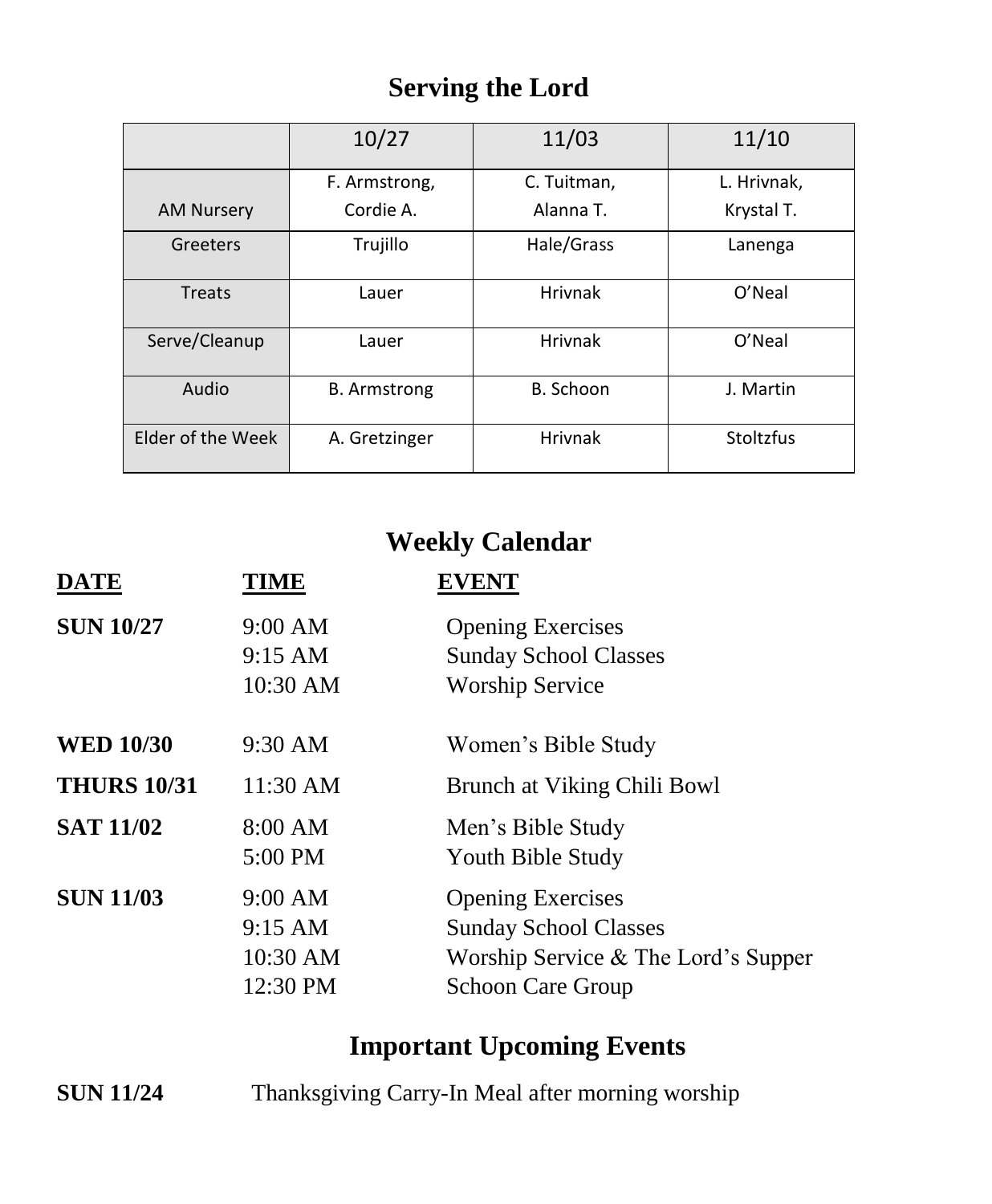# **November Birthdays & Anniversaries**

| $1^{\rm st}$     | Amanda McAuley      | 3 <sup>rd</sup> Sara Marshall | $3rd$ Don Stam         |
|------------------|---------------------|-------------------------------|------------------------|
|                  | $4th$ Judy Rogers   | $6th$ Ben Armstrong           | $11th$ Sophia Severson |
| $13^{\text{th}}$ | <b>Sharon Lauer</b> | $16th$ Sandy DeGroot          | $22nd$ Al Tuitman      |

- 13<sup>th</sup> Jason & Valerie Lash's Anniversary<br>19<sup>th</sup> Al & Cindy Tuitman's Anniversary
- Al & Cindy Tuitman's Anniversary
- 21<sup>st</sup> Bruce & Melissa Stoltzfus' Anniversary<br>29<sup>th</sup> Ben & Felicia Armstrong's Anniversary
- Ben & Felicia Armstrong's Anniversary

# **Reformation Day**

October 31, 1517